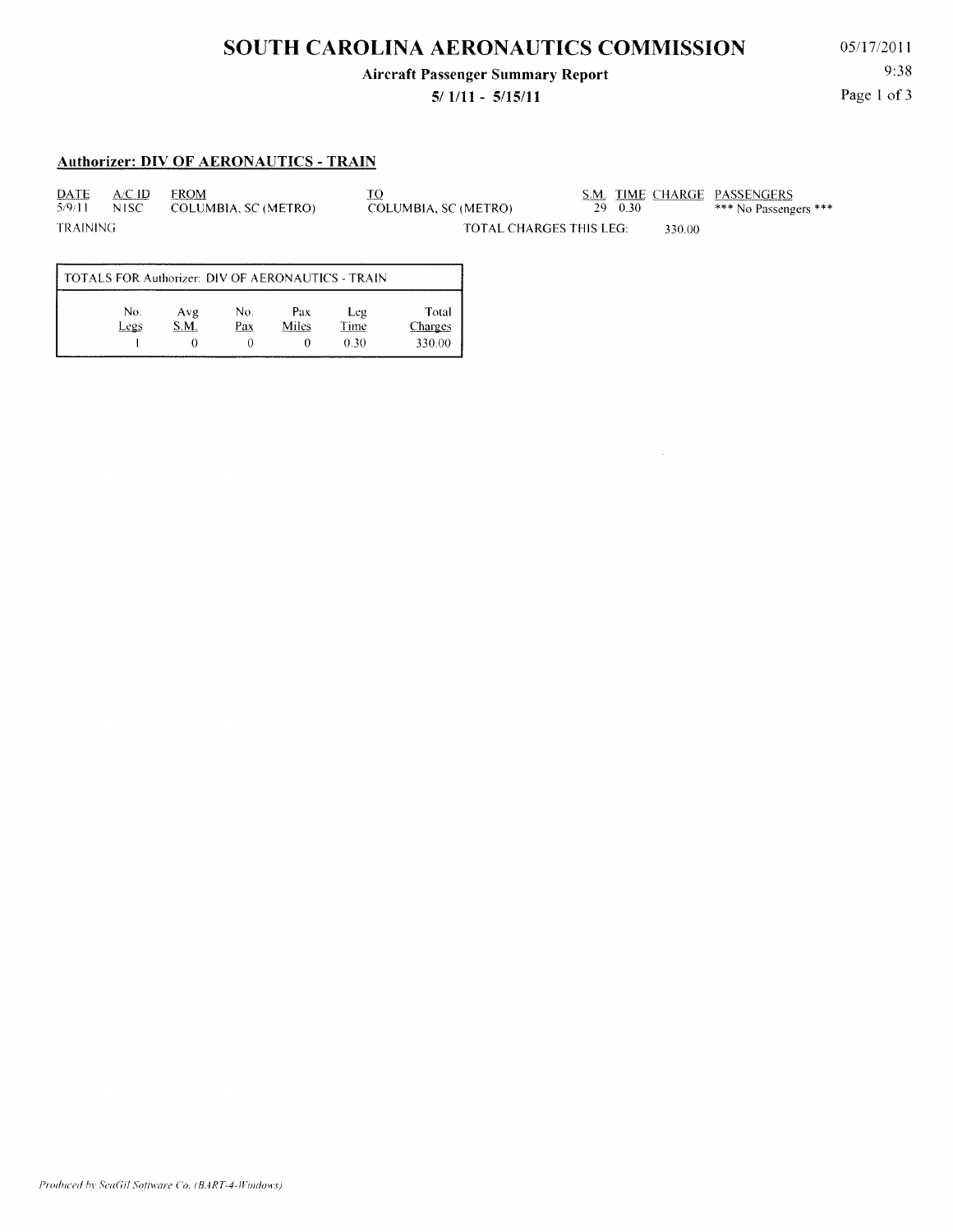## **SOUTH CAROLINA AERONAUTICS COMMISSION** 05/17/2011

**Aircraft Passenger Summary Report** 

**5/ 1/11 - 5/15/11** 

9:38 Page 2 of 3

|                  |                               | <b>Authorizer: GOVERNOR'S OFFICE</b> |                                            |             |          |                                                                                                                                                    |
|------------------|-------------------------------|--------------------------------------|--------------------------------------------|-------------|----------|----------------------------------------------------------------------------------------------------------------------------------------------------|
| DATE<br>5/4/11   | $A/C$ ID<br>N <sub>1</sub> SC | <b>FROM</b><br>COLUMBIA, SC (METRO)  | T <sub>O</sub><br>ATLANTA, GA (F'LTN-BROW) | 1.00<br>224 |          | S.M. TIME CHARGE PASSENGERS<br>HALEY, GOV. NIKKI R.<br>DUNCAN, COLIN D.<br>PEARSON, TIM<br>PRICE, BLANCHE                                          |
| <b>EXECUTIVE</b> |                               |                                      | <b>TOTAL CHARGES THIS LEG:</b>             | 1,100.00    |          |                                                                                                                                                    |
| 5/4/11           | <b>NISC</b>                   | ATLANTA, GA (F'LTN-BROW)             | COLUMBIA, SC (METRO)                       | 224 0.70    |          | HALEY, GOV. NIKKI R.<br>DUNCAN, COLIN D.<br>PEARSON, TIM<br>PRICE, BLANCHE                                                                         |
| <b>EXECUTIVE</b> |                               |                                      | <b>TOTAL CHARGES THIS LEG:</b>             |             |          |                                                                                                                                                    |
| 5/10/11          | <b>NISC</b>                   | COLUMBIA, SC (METRO)                 | WASHINGTON, DC (NAT'L)                     | 455 1.60    |          | HALEY, GOV. NIKKI R.<br>PEARSON, TIM<br><b>CORBETT, BRIAN</b><br>WILSON, ALAN<br>STIRLING, BRIAN<br>TEMPLETON, CATHERINE<br>HALTIWANGER, KATHERINE |
| <b>EXECUTIVE</b> |                               |                                      | <b>TOTAL CHARGES THIS LEG:</b>             |             | 1,760.00 |                                                                                                                                                    |
| 5/10/11          | <b>NISC</b>                   | WASHINGTON, DC (NAT'L)               | COLUMBIA, SC (METRO)                       | 455 1.30    |          | HALEY, GOV. NIKKI R.<br>PEARSON, TIM<br><b>CORBETT, BRIAN</b><br>WILSON, ALAN<br>STIRLING, BRIAN<br>TEMPLETON, CATHERINE<br>HALTIWANGER, KATHERINE |
| <b>EXECUTIVE</b> |                               |                                      | <b>TOTAL CHARGES THIS LEG:</b><br>1,430.00 |             |          |                                                                                                                                                    |
|                  |                               |                                      |                                            |             |          |                                                                                                                                                    |

| TOTALS FOR Authorizer: GOVERNOR'S OFFICE |      |     |       |      |         |  |  |  |  |
|------------------------------------------|------|-----|-------|------|---------|--|--|--|--|
| No.                                      | Avg  | No. | Pax   | Leg  | Total   |  |  |  |  |
| Legs                                     | S.M. | Pax | Miles | Time | Charges |  |  |  |  |
|                                          | 371  | 22  | 8.162 | 4.60 | 5060.00 |  |  |  |  |